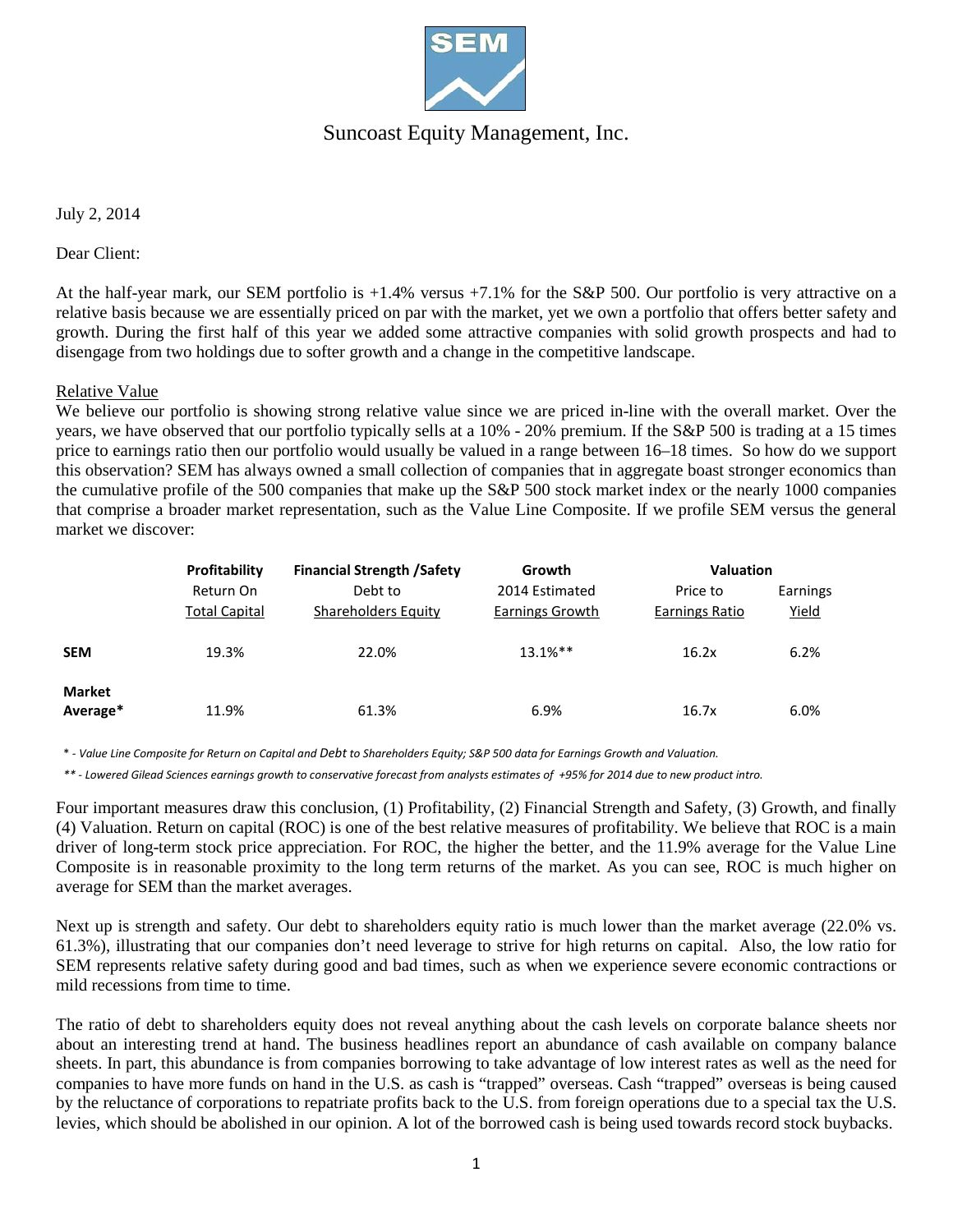The end results for many companies are balance sheets bloated with equally higher levels of debt and cash, which we don't prefer. Although some of our SEM companies have participated, the significant difference is that most of the excess cash our companies generate is from operations, thereby adding further safety and future business investment opportunity. Over half of our portfolio is part of what we call the "net cash club", very positive net cash (cash minus all financial debt) and includes **Accenture** (\$4 billion), **Apple** (\$133 billion), **Checkpoint Software** (\$3.7 billion), **eBay** (\$3.7 billion), **Franklin Resources** (\$8.2 billion), **Google** (\$53.1 billion), **MICROS** (\$658 million), **Microsoft** (\$65.7 billion), **Nike** (\$4 billion), **Priceline** (\$4.9 billion), **Qualcomm** (\$16.6 billion), **Visa** (\$1.8 billion), and finally **Berkshire Hathaway,** whose last report commented that they have a "war chest" of \$48 billion. Of course cash size is relative, where a smaller company such as MICROS generates \$1.4 billion in sales (and has \$658 million in net cash) whereas Microsoft is approaching \$80 billion in sales (and has \$65.7 billion in net cash).

Earnings growth is a driver of intrinsic value growth. The SEM portfolio as a whole is projected to grow earnings 13% this year, nearly twice the 7% rate for the S&P 500. As we turn towards 2015 in a few months, we expect to see a similar positive gap in earnings growth between SEM and the S&P 500, further supporting our stronger attributes.

The final consideration is price relative to value. The table above shows that the market is offering SEM (a higher quality portfolio) at a slightly better value than the S&P 500, or 16.2 times and 16.7 times earnings, respectively. Again we turn back to our observation that the S&P 500 is an index that consists of a mix of below, above and average companies. Earnings yield is the inverse relationship of the price to earnings ratio and it tells us that we get 6 cents of earnings for every dollar we invest. This current earnings yield is reasonable on an absolute basis and very attractive against most fixed income offerings.

So why is our portfolio on par with the market and why have we lagged in performance for the first half? It may simply be the short-term randomness of stock price movements. So far this year, the stock prices for over one-third of the companies in our portfolio, including **Accenture, Discovery Communications**, **eBay**, **Franklin Resources**, **Grainger**, **Nike**, and **Visa** are either flat or down. Are we concerned? Not at all. Much like the rest of our portfolio, these companies are on track to grow their earnings at attractive levels. As Ben Graham once said "the stock market is a voting machine in the short run and a weighing machine in the long run." Perhaps our companies are just not popular with investors near term, but we have every belief they will "weigh in" with greater value over time.

## Relative Strength (Portfolio changes)

Within the landscape of companies that meet our criteria, we are looking for relative strength. Last year we added one company and sold two. So far this year we have been a bit more active by adding four companies and selling four.

Earlier this year, and just this past month we sold two retail businesses, **Bed Bath and Beyond** (BBBY) and **PetSmart**  (PETM**)** from our portfolio. Both of these holdings were small positions for a short period of time, BBBY for about fifteen months and PETM for about a year. In the end, we lost a little more on a percentage basis on PETM (-15%) than we made on BBBY (+13%), and the net impact to the portfolio was immaterial. The retailers we have owned recently and in the past have always been well established niche players with great balance sheets. PETM and BBBY were no exceptions. Our original thesis for both included (1) good value, both were trading at values below market averages yet exhibited high return on capital profiles and earnings growth (2) both had a business niche and some business levers that were still in progress and driving earnings growth, and (3) both were balancing capital allocation between investment in the business and generous return of capital to shareholders. However, we removed both from the portfolio as it recently came to light that they may be at the front edge of an increasingly more competitive landscape. Shifting consumer buying patterns fulfilled by up and coming online entrants such as Wayfair, in the case of BBBY, and PetFlow in the case of PETM may be causing some pain. Amazon is not the only trusted brand being built online, though it is also having a competitive impact. With more places to buy similar product offerings, pricing is getting more competitive. A sidebar to all of this is the benefit consumers reap by increased choices at lower prices, keeping inflation low. In retail, management execution is also very important, and while both seem to have very capable stewardship, we let the business results tell the story. Neither of the two companies will deteriorate like Circuit City, a retailer loaded with debt when the throw-down in the highly competitive electronics segment took center stage a few years ago. Yet for the **SEM Disciplined Investment System (SEM-DIS)**, once a company stalls or reverses from our original thesis we shop for better opportunities.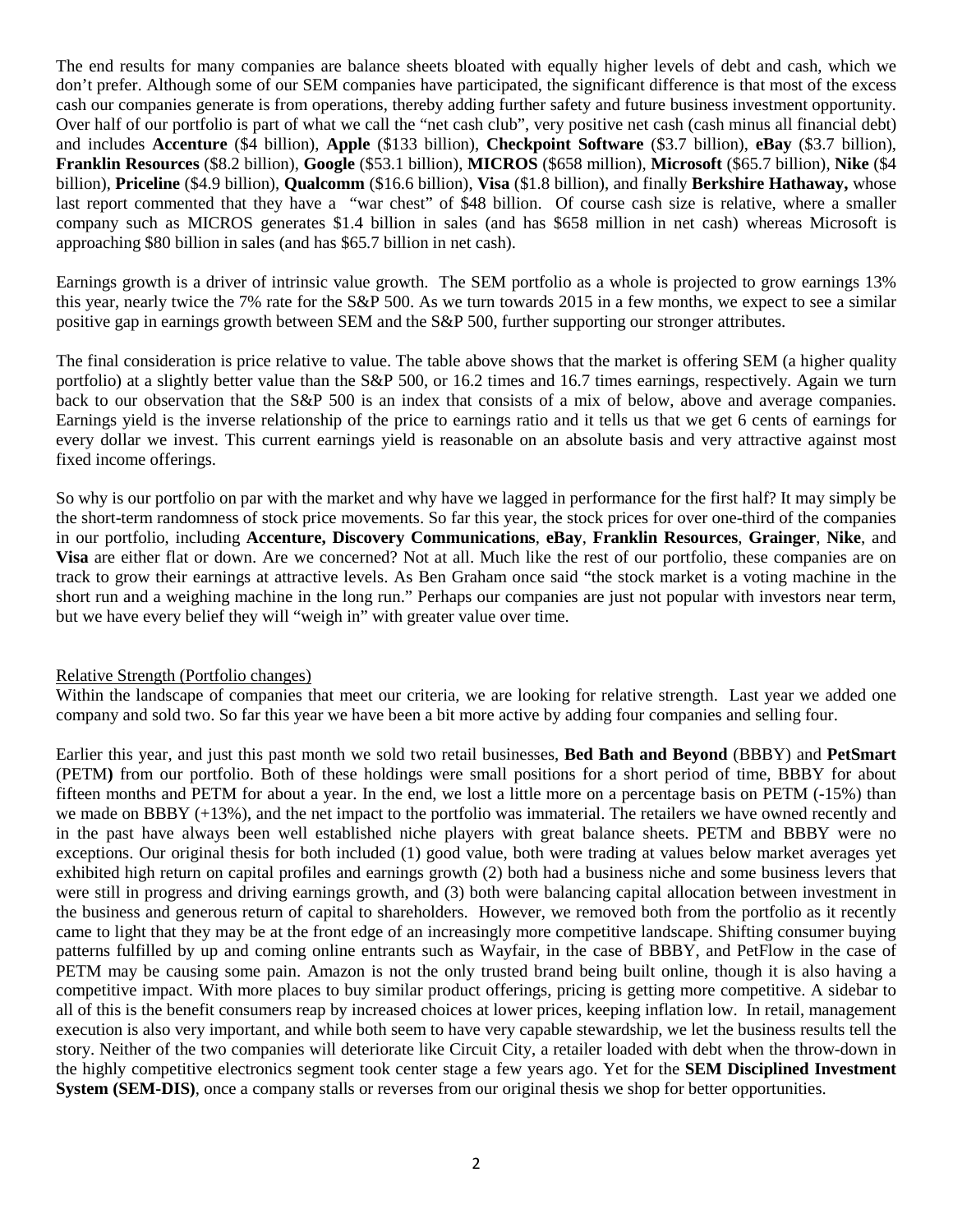**Priceline** (PCLN) joined our line-up of great businesses this quarter. Many of you may be familiar with its namesake discount travel website "Priceline" and lead pitchman William Shatner. Its best asset though is an overseas hotel services website called Booking.com. In sharp contrast to most travel sites in the U.S., Booking.com is much more profitable because it operates on an agency business model, receiving a commission or fee for the reservation. The typical travel website takes on the responsibility of ownership of the hotel room and has a high cost of revenue. The Booking.com model does not have cost of revenue expenses. This very profitable part of PCLN's business represents 60% of revenues and should continue to grow in excess of 15% annually over the next five or more years. Overall, the company is heading towards becoming the world's largest online travel agent and its global market share of travel bookings is less than 4%, versus 1% five years ago. We hope to be part-owners of PCLN for a long-time as they continue to exploit a strong position in underpenetrated international markets.

We sold **AbbVie** (ABBV) because we own the current leader in Hepatitis C treatment, **Gilead Sciences** (GILD). ABBV was a smaller position for us as a result of its spin-off from **Abbott Labs**. ABBV has been trading higher on the prospects of its alternative therapy to GILD's Hepatitis C treatment, so we believe we received a good price. Our above core portfolio commitment to GILD reflects our current belief in its product advantage. Among other factors, GILD has first mover advantage with its product already in use while ABBV's product will not be on the market until closer to year end. We had no plans to increase our ABBV position to a larger core weighting so it was sold to support the purchase of new opportunities. Most of the time our smaller weightings in the 2%-3% range reflect either new holdings making their way towards core holdings, or it can be a company with a solid business outlook and a stock price near fair value.

**Honeywell** (HON) became a part of the portfolio as we utilized proceeds from the sale of ABBV for the purchase. The manufacturing technology company's core operations consist of four groups (1) controls, sensors and security products for commercial/residential as well as factory, including heating/cooling and building automation (roughly 40% of revenue), (2) aerospace products and services specializing in engines for business and regional jets and flight navigation systems (30%), (3) process technology for refining, and petrochemicals which help heavy energy users become more energy efficient (20%), and (4) turbochargers for automobiles (10%). HON's productivity improvements during the past few years and its future plans are impressive. We expect the company to continue to drive operating margins upward, perhaps another two to three percentage points over the next five years, which is a preferred data point for the **SEM-DIS**. Meanwhile, the company has a meaningful backlog of business and should grow overall revenues in the 4%-5% range.

We also sold **Express Scripts** (ESRX) during the quarter. Our original purchase was shortly after it acquired Medco Health (MHS) a few years ago on the premise of increasing volumes and economies of scale as the largest pharmacy benefit manager (PBM). Management announced in April that those trends have reversed as volume is expected to decline this year due to the loss of United Healthcare's business, lower enrollment in public exchanges, and clients being acquired by "non-clients." Although ESRX remains the dominant PBM, we question whether the company is over playing its advantage by charging clients too much and not passing along cost savings it was designed to create. The opaque nature of sales price to cost relationship may be creating an opportunity for emerging competitors to gain a toehold. Management believes otherwise and also believes that volumes will turn back to positive soon. For **SEM-DIS**, with no revenue growth expected for the remainder of this year, lower retention, and lower operating profit, we shifted our investments to better growth prospects.

As you may know, we are big fans of the entertainment content business via our ownership in **Discovery Communications** (DISCK). One of the key investment factors is that channels for content distribution continue to expand via the (1) internet, (2) devices such as mobile phones and tablets, (3) venues such as in cars and in airplanes, and (4) geographic expansion beyond our borders due to the popularity of U.S. created content. We now own the two best content companies, as we recently added **Disney** (DIS) to the portfolio. Our content ownership has expanded beyond lower cost yet popular reality programming seen in the Animal Planet and Discovery Channel (such as "Shark Week" and "Deadliest Catch") to the best sports content and likely the largest animation and character content company. DIS's operating results today are driven by the great success of its ESPN Sports franchise, which accounts for nearly half of its operating income. We believe additional growth is coming from its success in accumulating great character franchises over the last seven years such as Pixar (Toy Story and Cars) for \$7.4 billion, Marvel Films (Captain America) and Lucas Films (Star Wars) for \$4 billion each. Bob Iger of DIS is a world class CEO. He has had a clear strategy since he became CEO in 2005 that the company would benefit from more enduring characters like Mickey Mouse. Both he and David Zaslav, CEO of DISCK, are what we refer to as great "wealth-building" managers.